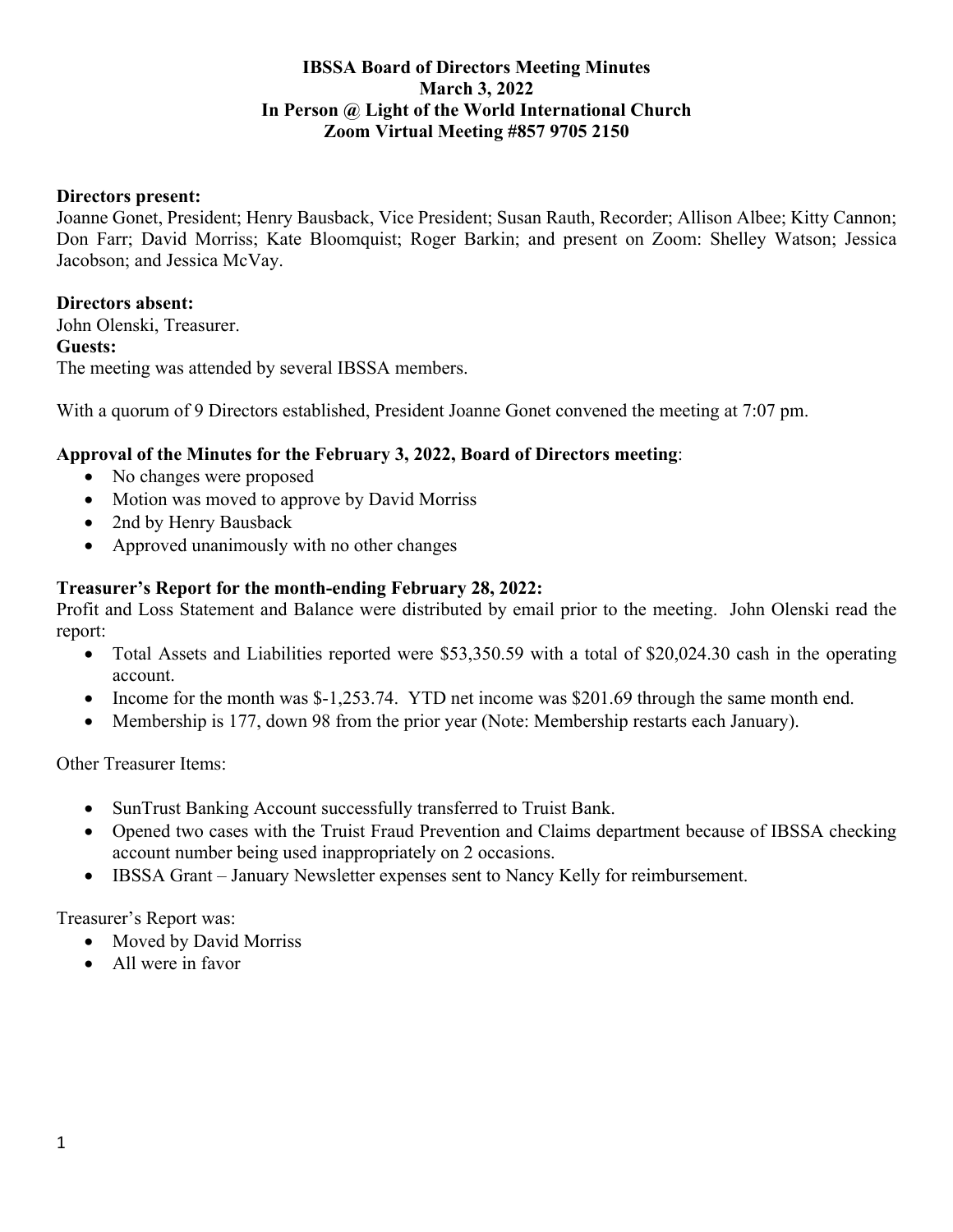# **Committee Reports**

**Neighborhood Watch Report**: Joanne read Debbie Muller's report:

| <b>ANNUAL CRIME STATISTICS (Approximate)</b><br>2/28/2022 YTD |      |               |
|---------------------------------------------------------------|------|---------------|
|                                                               |      |               |
| <b>IBSS NEIGHBORHOOD</b>                                      |      |               |
|                                                               | 2022 | 2021          |
| <b>Aggravated Assault</b>                                     | 0    | 0             |
| <b>Burglary</b>                                               | 1    | $\mathfrak z$ |
| Vehicle Burglary                                              | 1    | O             |
| Motor Vehicle Theft                                           | ŋ    | O             |
| Sex Crimes                                                    | 0    | O             |
| Robbery                                                       | 0    | 0             |
|                                                               |      |               |
|                                                               |      |               |
| <b>CITYWIDE (Approximate)</b>                                 |      |               |
|                                                               | 2022 | 2021          |
| Aggravated Assault                                            | 0    | O             |
| <b>Burglary</b>                                               | 34   | 41            |
| Vehicle Burglary                                              | 53   | 39            |
| <b>Motor Vehicle Theft</b>                                    | 28   | 29            |
| <b>Sex Crimes</b>                                             | 0    | U             |
| Robbery                                                       | 6    | 13            |

## **Beautification/Greenspace Update:**

• Update on Greenway Grant Application (Kate Bloomquist): Applied for a Grant for the Greenway at  $47<sup>th</sup>$ . The grant will cover engineering for removal of asphalt to create impervious ground coverage which will help to improve water quality in the Bay as the water will be absorbed into the ground.

# **Old Business**

- **Akoya Apartments on Remington and Route 41**
- **Two Sapphire Apartment Parcels**
	- o **45th Street (Between Bahi Hut and Super 8)**
	- o **42nd Street**

**Ceci Wooster** had a meeting at her home with concerned residents about the apartment projects planned for the North Trail. She requested that the Board represent the neighborhood and present the concerns of the neighborhoods to the City. Residents who also spoke at the meeting were: Tim Truman; Kevin Spence; John Kennan; Janice March.

The combined comments from residents are as follows:

- Traffic Safety
- Parking overflow not enough parking and no mass transportation
- Storm water run-off into the bay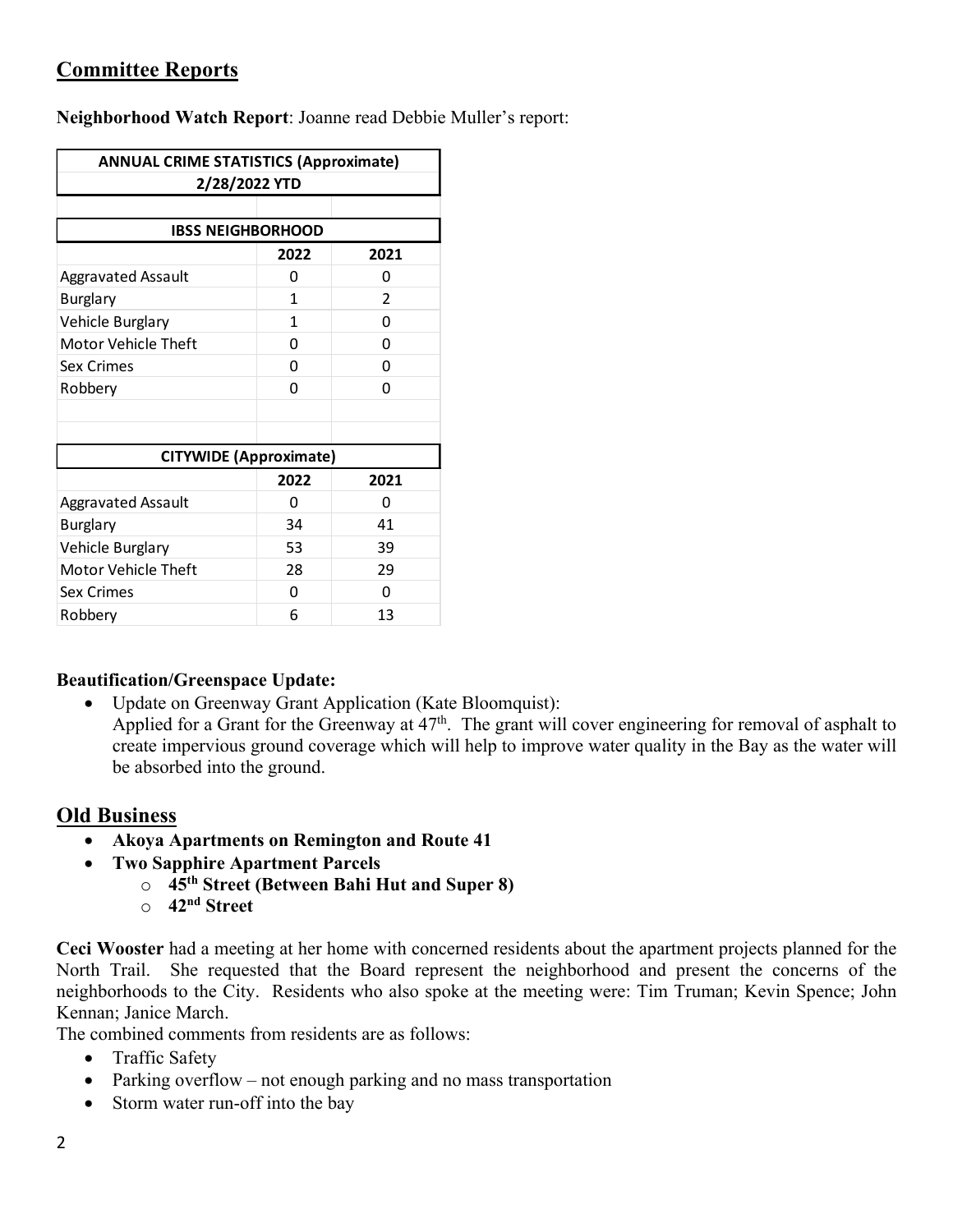- Residents control over the appearance of the apartments
- Who decides when enough is enough?
- Shouldn't there be more stores?
- Can the driveway to the apartments be moved so it is not near residential homes?
- Do there need to be 2 driveways?
- Need safe design that will not create dangerous intersections.
- Where are the power lines going?
- Where will storm water be directed?
- Construction traffic control
- Has the board considered establishing a committee to represent the neighborhood to assist the Board?
- Can the board be a source of information to residents as issues come up so people don't miss out?
- Hight of buildings appropriate?

Joanne Gonet (BOD) stated that people need to go meetings at the City where zoning codes are changed. People typically don't show up. Davis Morriss (BOD) is going to accumulate comments and present to developers. The apartment complexes will look similar to those further south on Route 41 near Starbucks.

David Morriss (BOD)– Need people here to support more stores. The demographics don't support the stores. There is a need for apartments in the area. The old motels may fold and sell over time which may give way to shops and restaurants and shops.

Don Farr (BOD) – need to bargain with developers to get what the neighborhood wants. Utilize leverage where possible.

## **New Business,**

- **4511 and 4521 Bayshore Road – Historic properties - on the City Agenda for March 7.**  Restoring the property and structures on one parcel. The properties had been separated. They are looking to induce someone to restore the homes. The City supports the restoration.
- **FDOT Road Safety Audit (US 41/N. Tamiami Trail from MLK Way to 47th St.)** Looking for how traffic flows on March 10<sup>th</sup> at 10am.
- **Rotary Club of Sarasota to add Little Free Libraries Around Town** Would like to put in a library in the neighborhood. Joanne needs approval from the board. Need to find a place to put it and volunteers to construct it. David Morriss moved. Henry Bausback second.

## • **CCNA Survey Charter Review**

As the IBSSA Delegate to CCNA David Morriss explained the Charter Review Board survey questions to the board.

President Joanne Gonet polled the Board of Directors, for IBSSA position on the questions presented by CCNA.

Recommendations approved by the Charter Review Board:

- 1. Proposal: The mayor shall be elected in an at-large (i.e. city-wide) election to serve for a 4 year term.
	- Vote No
- 2. Proposal: The salaries of City Commissioners shall be \$40,000 per year with a 2% annual increase. The salary of the elected Mayor shall be \$45,000 with a 2% annual increase.